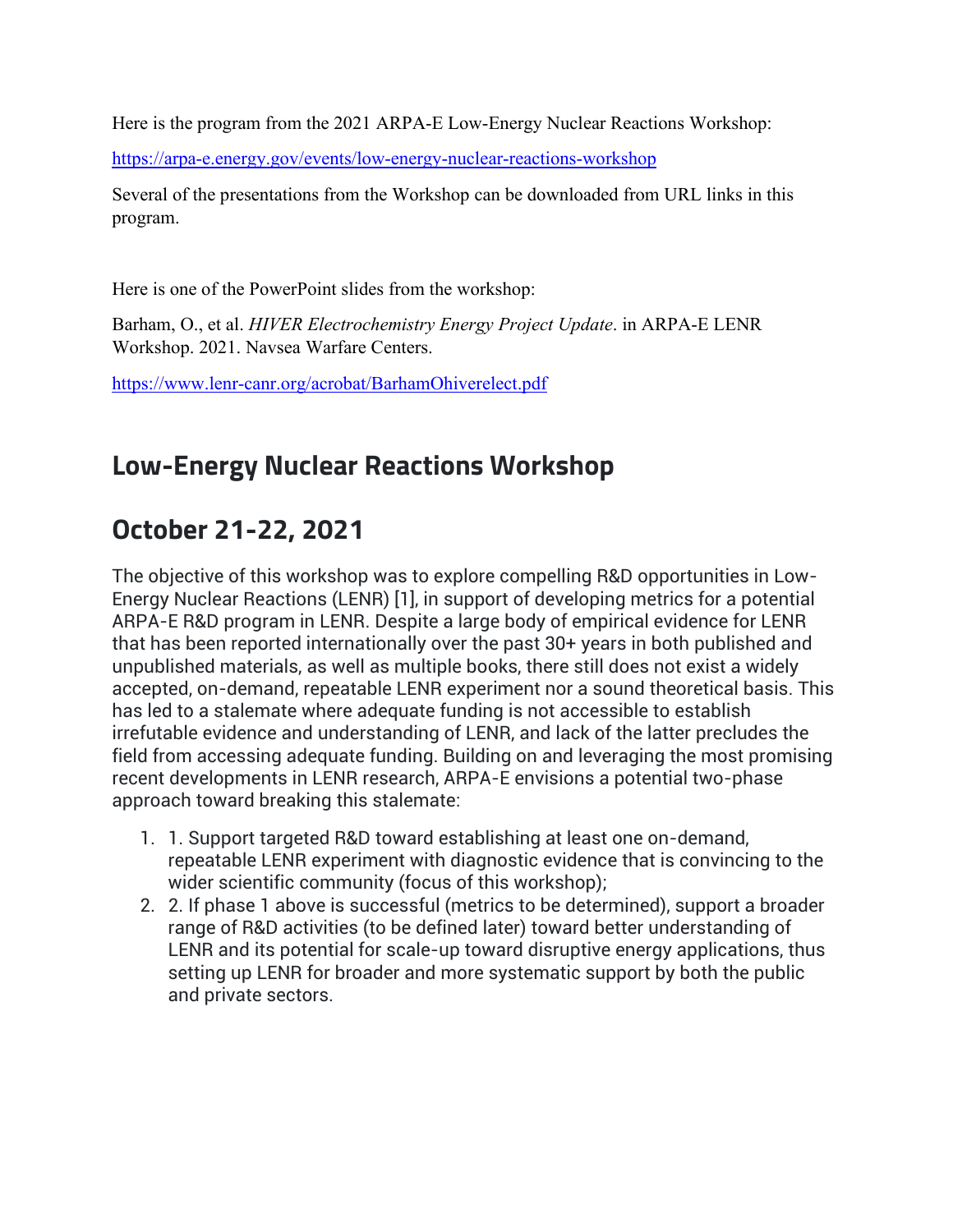## **Thursday, October 21, 2021 (All Times Eastern)**

| Start Time Event<br>(ET) |                                                                  | S <sub>p</sub> eaker(s)                                                                                                         |
|--------------------------|------------------------------------------------------------------|---------------------------------------------------------------------------------------------------------------------------------|
|                          | $\boxed{11:}00$ AM $_{\big\vert\text{Meeting}\text{ logistics}}$ | Dr. Robert Thompson, Booz Allen Hamilton,<br><b>Support Contractor to ARPA-E</b>                                                |
| 11:05 AM                 | <b>Welcome!</b>                                                  | Dr. Jennifer Gerbi, Deputy Director for Technology<br>and Acting Director, ARPA-E                                               |
| Setting the stage        |                                                                  |                                                                                                                                 |
| 11:10 AM                 | <b>Workshop goals</b>                                            | Dr. Scott Hsu, Program Director, ARPA-E (15+5)                                                                                  |
| 11:30<br>AM              | <b>Summary of LENR</b><br>research in Japan                      | Dr. Shinya Narita, Professor, Iwate<br>University (25+5)                                                                        |
|                          | 12:00 PM Summary of the 1989<br>and 2004 DOE reviews             | Dr. Katharine Greco, Fellow, ARPA-E (15+5)                                                                                      |
|                          | 12:20 PM Experimental status of<br><b>LENR</b>                   | Dr. David Nagel, Research Professor, George<br><b>Washington University (25+5)</b>                                              |
|                          | $\overline{ 12:}50$ PM $ _\text{Break/bul}$ ffer                 |                                                                                                                                 |
| <b>Moving forward</b>    |                                                                  |                                                                                                                                 |
| 1:00 PM                  | <b>Toward a LENR</b><br>reference experiment                     | Dr. Florian Metzler, Research Scientist, MIT (15+5)                                                                             |
| 1:20 PM                  | Lightning<br> round: LENR experiments                            | $(10+2)$ -minute presentations + open<br>Q&A/discussion, 5 speakers                                                             |
|                          |                                                                  | <b>Brillouin's LENR Reactor and System Identification</b><br>Dr. Fran Tanzella, Brillouin Energy                                |
|                          |                                                                  | <b>Lattice Confinement Fusion Gas Cycling</b><br><b>Experiments</b><br>Dr. Theresa Benyo, NASA Glenn Research Center            |
|                          |                                                                  | <b>Condensed Matter Nuclear Reactions in Nano-</b><br><b>Materials</b><br>Mr. Larry Forsley, NASA, Global Energy<br>Corporation |
|                          |                                                                  | High-Resolution Calorimetry for Probing<br>Reactions of Nanopowders with D_2<br>Dr. Pramod Reddy, Professor, U. Michigan        |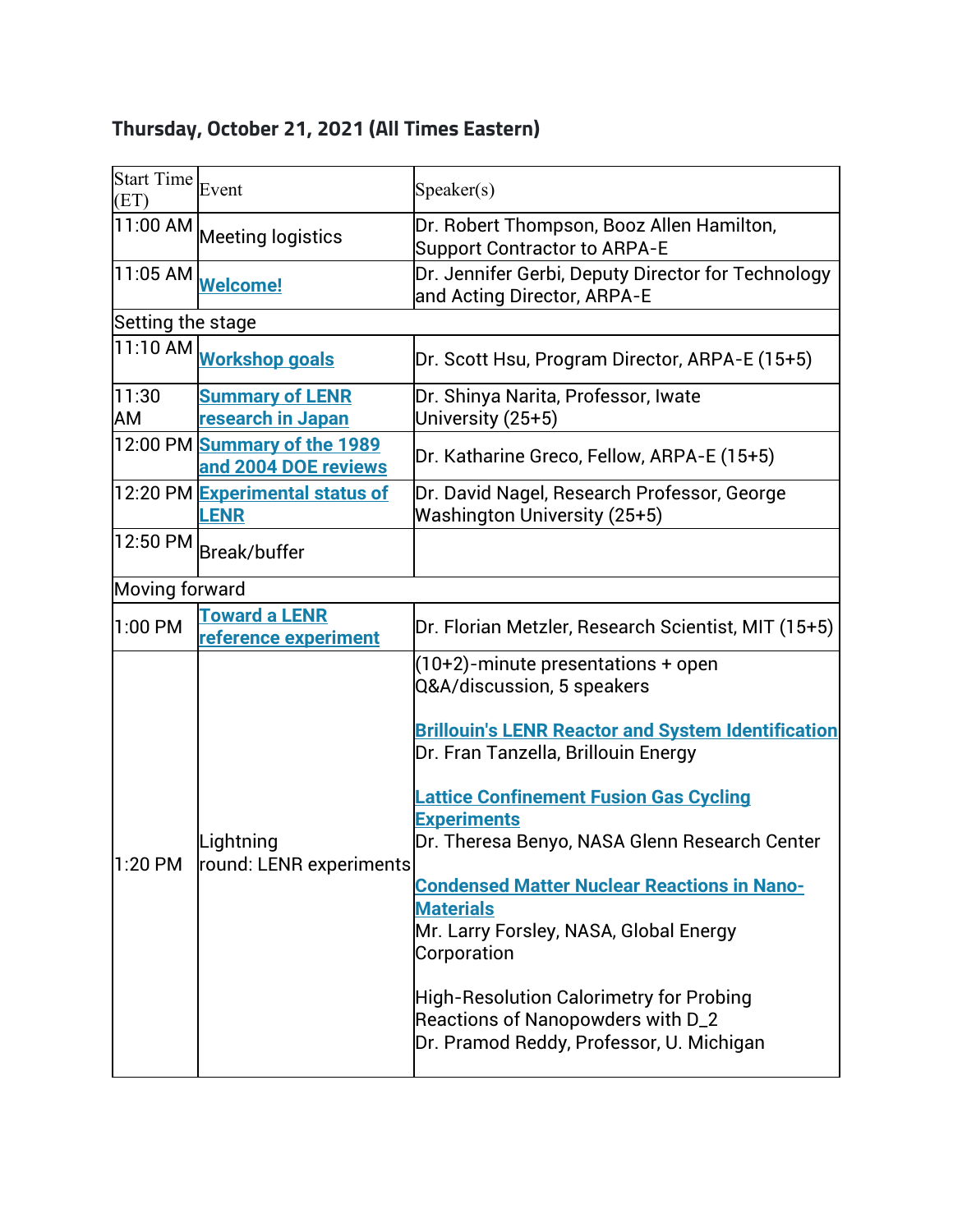|         |                                                       | <b>Pd/D Co-Deposition</b><br>Dr. Pam Mosier-Boss, Global Energy Corporation                                                                                                                                                                                                                                                                                                                                                                                                                                                                |
|---------|-------------------------------------------------------|--------------------------------------------------------------------------------------------------------------------------------------------------------------------------------------------------------------------------------------------------------------------------------------------------------------------------------------------------------------------------------------------------------------------------------------------------------------------------------------------------------------------------------------------|
| 2:35 PM | Break/buffer                                          |                                                                                                                                                                                                                                                                                                                                                                                                                                                                                                                                            |
| 2:45 PM | Lightning round:<br><b>Technical best practices</b>   | (10+2 each tentative)<br><b>Particle Detector Systems for LENR - Low Count</b><br><b>Rate Particle Measurements</b><br>Dr. Robert Ledoux, Program Director, ARPA-E                                                                                                                                                                                                                                                                                                                                                                         |
|         |                                                       | <b>Low-Energy Nuclear Reactions: An</b><br><b>Electrochemical Engineering Perspective</b><br>Mr. Bertrand Neyhouse, MIT                                                                                                                                                                                                                                                                                                                                                                                                                    |
|         |                                                       | <b>Calorimetry for LENR</b><br>Dr. David Fork, Google                                                                                                                                                                                                                                                                                                                                                                                                                                                                                      |
|         |                                                       | <b>New Technology for Accurate LENR</b><br><b>Measurements and Materials</b><br>Dr. Robert Duncan, Professor, Texas Tech                                                                                                                                                                                                                                                                                                                                                                                                                   |
| 3:45 PM | Introduction to breakout<br>$distance$ $#1$           | Dr. Scott Hsu, Program Director, ARPA-E                                                                                                                                                                                                                                                                                                                                                                                                                                                                                                    |
| 3:50 PM | Break/buffer                                          |                                                                                                                                                                                                                                                                                                                                                                                                                                                                                                                                            |
| 4:00 PM | <b>Breakout discussion #1</b>                         | All (Technical R&D oriented discussion topics)<br>Group 1: Quantitative Technical Metrics for a<br><b>LENR Program</b><br><b>Group 2: Expected Standards for Experimental</b><br><b>Protocols &amp; Measurements</b><br>Group 3: Needed Improvements in LENR<br><b>Experiments and Measurements</b><br>Group 4: Desired Program-Wide Shared Resources<br>(diagnostics, facilities, modeling, etc.)<br>NOTE: All registered participants have been<br>assigned to breakout groups based on the<br>preferences selected during registration. |
| 4:55 PM | <b>Our Quest for a</b><br><b>Reference Experiment</b> | Dr.<br>Michael McKubre (retired), SRI International (25+5                                                                                                                                                                                                                                                                                                                                                                                                                                                                                  |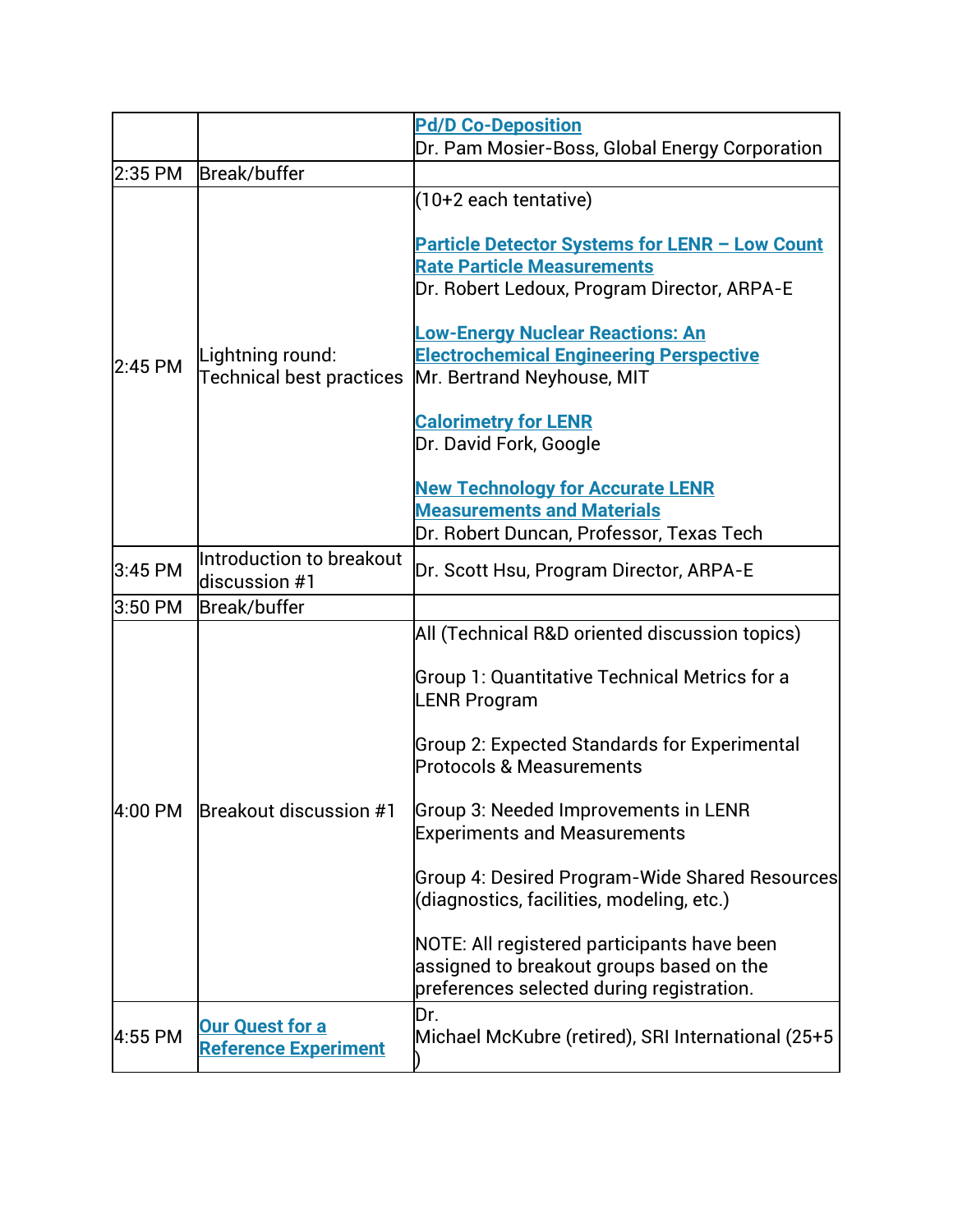| Day-1 closing<br>remarks, followed by<br>$5:25$ PM<br>optional virtual social<br>(on Gatherly) | All |
|------------------------------------------------------------------------------------------------|-----|
|------------------------------------------------------------------------------------------------|-----|

#### **Friday, October 22, 2021 (All Times Eastern)**

| <b>Start Time</b><br>(ET)             | Event                                                                | S <sub>p</sub> eaker(s)                                                                                                    |  |  |
|---------------------------------------|----------------------------------------------------------------------|----------------------------------------------------------------------------------------------------------------------------|--|--|
| 11:00 AM                              | Welcome to day 2                                                     | Dr. Scott Hsu, Program Director, ARPA-E                                                                                    |  |  |
| 11:05 AM                              | <b>HIVER Electrochemistry</b><br><b>Energy Project Update</b>        | Dr. Oliver Barham, Mechanical Engineer and<br>Project Manager, Naval Surface Warfare Center<br>Indian Head (25+5)          |  |  |
| 11:35 AM                              | <b>Lessons learned from</b><br><b>Project Charleston</b>             | Mr. Matt Trevithick, Senior Program Manager,<br>Google Research (20+5)                                                     |  |  |
| Technology-to-Market and Partnerships |                                                                      |                                                                                                                            |  |  |
| 12:00 PM                              | Technology-to-Market<br>(T2M) for LENR                               | Mr. Sam Wurzel, T2M Advisor, ARPA-E (15+5)                                                                                 |  |  |
|                                       |                                                                      | Lt. Col. Dr. Charlton "David" Lewis, Program<br>Manager, DARPA DSO                                                         |  |  |
| 12:20 PM                              | Lightning round:<br>Government-agency<br>perspectives                | <b>Lattice Confinement Fusion</b><br>Mr. Leonard Dudzinski, Chief Technologist,<br><b>Planetary Science Division, NASA</b> |  |  |
|                                       |                                                                      | Dr. Lali Chatterjee, Program<br>Manager, DOE Office of Science, High Energy<br>Physics (5 each followed by Q&A/discussion) |  |  |
| 12:40 PM                              | Break/buffer                                                         |                                                                                                                            |  |  |
|                                       | Lightning round: Private-<br>sector partnerships<br>and perspectives | <b>Clean Planet's path and plans</b><br>Ms. Masami Hayashi, Global Strategy Office<br>Manager, Clean Planet                |  |  |
|                                       |                                                                      | Mr. Thomas Darden, CEO, Industrial Heat                                                                                    |  |  |
| 12:50 PM                              |                                                                      | <b>Brillouin Energy Corporation (video/external</b><br>link)<br>Mr. Robert Godes, CTO, Brillouin Energy                    |  |  |
|                                       |                                                                      | <b>LENRIA as a partner in LENR development and</b><br>commercialization<br>Mr. Steve Katinsky, Director, LENRIA            |  |  |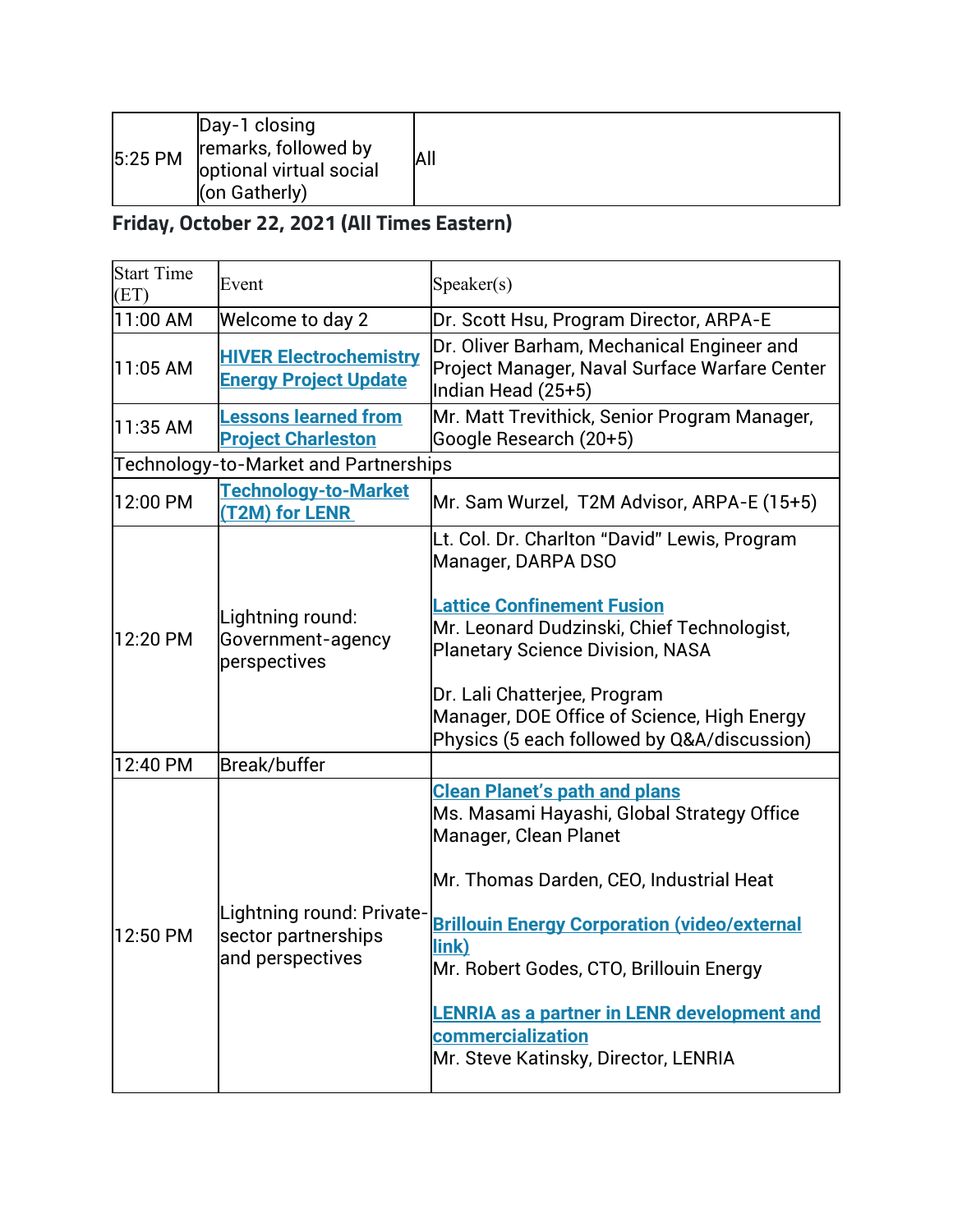|                           |                                           | <b>Limitless Space Institute Overview</b><br>Dr. Harold "Sonny" White, Director, Advanced<br>R&D, Limitless Space Institute          |
|---------------------------|-------------------------------------------|--------------------------------------------------------------------------------------------------------------------------------------|
|                           |                                           | <b>Solid State Fusion Prize</b><br>Mr. Carl Page, President, Anthropocene<br>Institute                                               |
|                           |                                           | (5 each followed by Q&A/discussion)                                                                                                  |
| $1:45$ PM                 | Introduction to breakout<br>discussion #2 | Mr. Sam Wurzel, T2M Advisor, ARPA-E                                                                                                  |
| 1:50 PM                   | <b>Break/Buffer</b>                       |                                                                                                                                      |
|                           |                                           | All (T2M-oriented discussion topics)                                                                                                 |
|                           |                                           | <b>Group 1: LENR Development Path Barriers</b><br>(Technical & Commercialization)                                                    |
|                           |                                           | Group 2: Potential LENR Markets and Techno-<br><b>Economic Targets</b>                                                               |
| 1:55PM                    | <b>Breakout discussion #2</b>             | Group 3: Partnership with Government, NGOs,<br>and Private Sector/Investors                                                          |
|                           |                                           | <b>Group 4: Improving Public and Scientific</b><br><b>Perceptions of LENR</b>                                                        |
|                           |                                           | NOTE: All registered participants have been<br>assigned to breakout groups based on the<br>preferences selected during registration. |
| 2:45 PM                   | <b>Closing remarks</b>                    | All, followed by Dr. Scott Hsu, Program Director,<br><b>ARPA-E</b>                                                                   |
| 3:00 to 5:00<br><b>PM</b> | One-on-one meetings                       | 10-minute one-on-one meetings between<br>workshop registrants and ARPA-E team                                                        |

# **Disclaimer:**

For the presentations included or linked on this website, the views and opinions expressed are those of the authors and do not necessarily reflect the official policy or position of the United States Government or any agency thereof, or its contractors or subcontractors. The organization names used on this site or in the linked presentations are the trademarks of their respective holders. Reference or depiction herein to any specific organization, device, product, process, or service by trade name, trademark, manufacturer, or otherwise, does not necessarily constitute or imply its